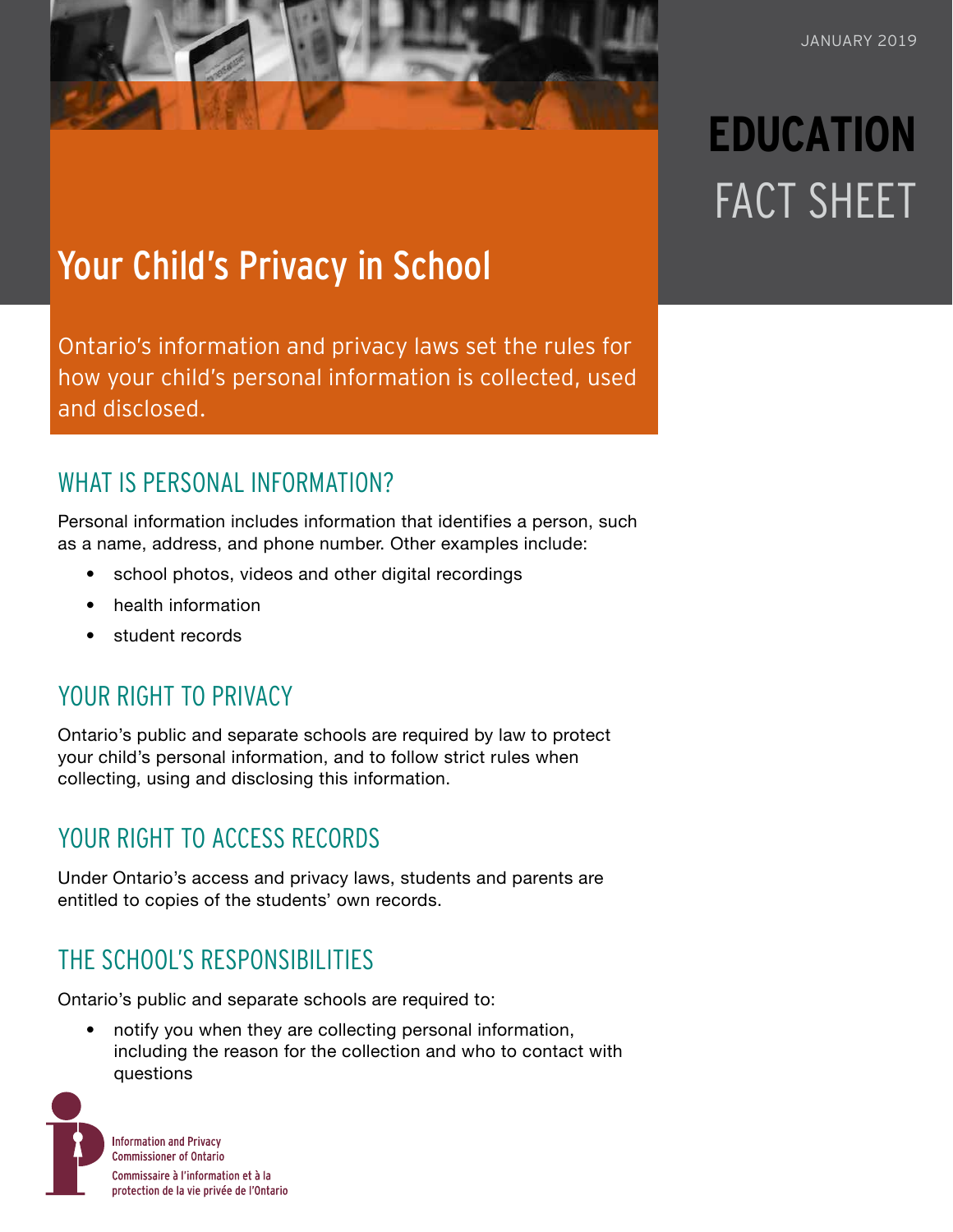- ensure student information is secure and protected
- provide parents and students access to their information
- get consent before disclosing your child's personal information for reasons unrelated to schooling, except in certain situations, including when making a report to a children's aid society

## FREQUENTLY ASKED QUESTIONS

#### **How does the school use my child's photos?**

School pictures are used for administrative purposes, which may include:

- posting notices about students with severe allergies in staff areas
- helping supply teachers to identify students when they enter a classroom for the first time
- helping principals and vice-principals deal with incidents in and around the school

#### **Am I entitled to copies of my child's school records?**

Yes. Students and parents can request the information by contacting the school directly. In some situations, the school may suggest you make a formal freedom of information request (in writing) to the school board.

#### **Why would the school need my child's health information?**

School staff may need your child's health information to address medical needs, develop an Individual Education Plan (IEP) and plan for medical emergencies.

Your child's name, birth date, grade, name of parents or guardians, home address and phone numbers may be shared with the local public health unit, under the *Immunization of School Pupils Act*.

#### **Can teachers release my child's information to the police?**

Schools have an obligation to disclose personal information when required by law.

A school may disclose personal information to a law enforcement agency to aid an investigation if it has reasonable basis to believe an offence has occurred.

#### **Can teachers share my family's personal information with a children's aid society?**

If a teacher or principal suspects that a child under the age of 16 is in need of protection, they are required by law to immediately report the information to a children's aid society.

They may also provide personal information to support an investigation.